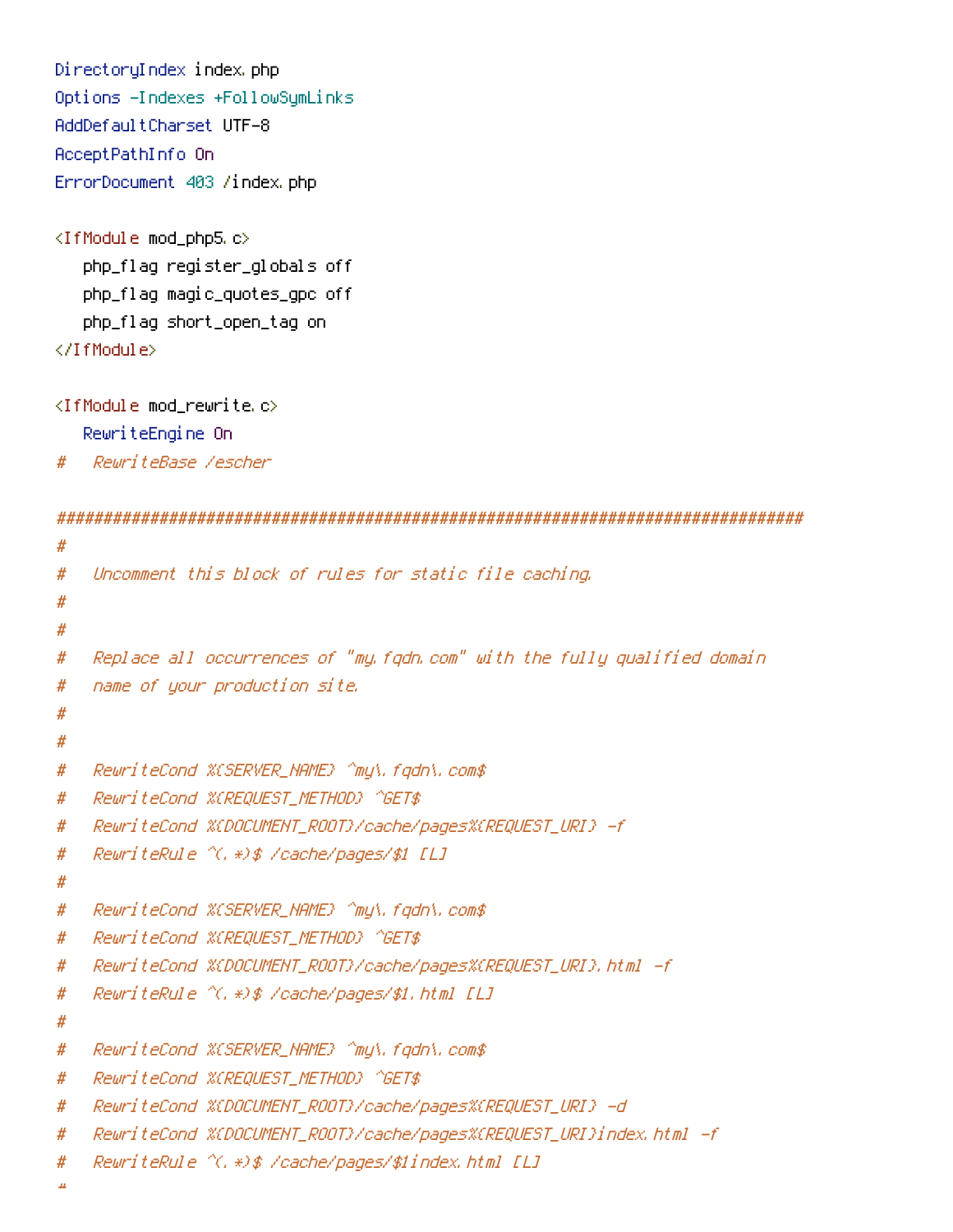```
#
# Replace all occurrences of "staging.my.fqdn.com" with the fully qualified
# domain name of your staging site.
#
#
# RewriteCond %{SERVER_NAME} ^staging\.my\.fqdn\.com$
# RewriteCond %{REQUEST_METHOD} ^GET$
# RewriteCond %{DOCUMENT_ROOT}/cache/pages.staging%{REQUEST_URI} -f
# RewriteRule ^(.*)$ /cache/pages.staging/$1 [L]
#
# RewriteCond %{SERVER_NAME} ^staging\.my\.fgdn\.com$
# RewriteCond %{REQUEST_METHOD} ^GET$
# RewriteCond %{DOCUMENT_ROOT}/cache/pages.staging%{REQUEST_URI}.html -f
# RewriteRule ^(.*)$ /cache/pages.staging/$1.html [L]
#
# RewriteCond %{SERVER_NAME} ^staging\.my\.fqdn\.com$
# RewriteCond %{REQUEST_METHOD} ^GET$
# RewriteCond %{DOCUMENT_ROOT}/cache/pages.staging%{REQUEST_URI} -d
# RewriteCond %{DOCUMENT_ROOT}/cache/pages.staging%{REQUEST_URI}index.html -f
# RewriteRule ^(.*)$ /cache/pages.staging/$1index.html [L]
#
#
# Replace all occurrences of "dev.my.fqdn.com" with the fully qualified
# domain name of your development site.
#
#
# RewriteCond %{SERVER_NAME} ^dev\.my\.fqdn\.com$
# RewriteCond %{REQUEST_METHOD} ^GET$
# RewriteCond %{DOCUMENT_ROOT}/cache/pages.dev%{REQUEST_URI} -f
# RewriteRule ^(.*)$ /cache/pages.dev/$1 [L]
#
# RewriteCond %{SERVER_NAME} ^dev\.my\.fqdn\.com$
# RewriteCond %{REQUEST_METHOD} ^GET$
# RewriteCond %{DOCUMENT_ROOT}/cache/pages.dev%{REQUEST_URI}.html -f
# RewriteRule ^(.*)$ /cache/pages.dev/$1.html [L]
#
# RewriteCond %{SERVER_NAME} ^dev\.my\.fqdn\.com$
# RewriteCond %{REQUEST_METHOD} ^GET$
# RewriteCond %{DOCUMENT_ROOT}/cache/pages.dev%{REQUEST_URI} -d
# RewriteCond %{DOCUMENT_ROOT}/cache/pages.dev%{REQUEST_URI}index.html -f
```
# RewriteRule ^(.\*)\$ /cache/pages.dev/\$1index.html [L]

#